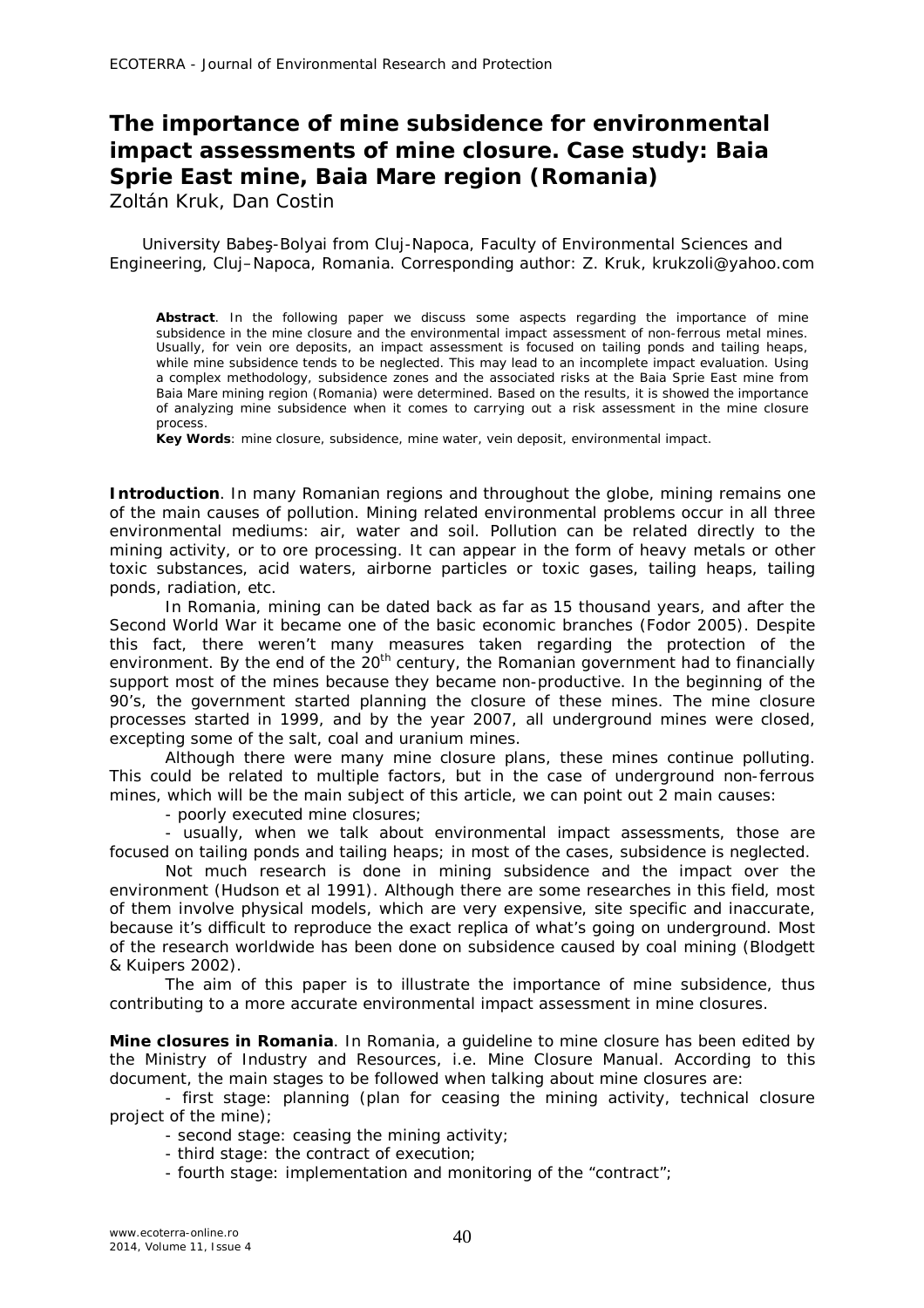- fifth stage: land conveyance;
- sixth stage: post-closure monitoring.

Every stage is detailed and has its specific steps in its appendix. In the third part of the Mine Closure Manual we can find mine closure and conservation procedures. Section III.2.4.4. reffers to the stability of the terrain, in means that one has to identify the areas which can be affected by subsidence. We can even find a number of safety-measures which have to be taken on the affected area. However, at the moment we don't have a method that could predict or identify these areas, before the subsidence occurs. Furthermore, the environmental impact assessments usually focus on tailing ponds and tailing heaps. Due to lack of research in mine subsidence, this factor tends to be neglected. If related to, it is done based on former experiences and usually after the collapse occurred. The same thing happens in other parts of the world (Blodgett & Kuipers 2002; Hudson et al 1991; Goldbach 2009; Kruk & Ţîbulac 1994; Younger & Wolkersdorfer 2004). Due to lack of information and because there are no methods that could predict where subsidence will occur and at what extent, this sector remains uncovered.

If voids are taken into account, it's usually because of mine water, but without considering the changes in underground conditions (water volume, acidity, heavy metals, etc.) which occur after the mine collapses. It is impossible to know for sure what the link is between the severity of mine subsidence and these changes.

**Importance of predicting the subsidence affected areas**. Subsidence is an inevitable consequence of underground mining. It can be local, or can extend on large areas, with immediate or long-term effects (Blodgett & Kuipers 2002).

Knowing the affected area can be very important in the mine closure process, subsidence can radically change the mine's impact on the environment, because after the collapse, there are a number of serious changes in different factors that can alter the environment. Some of these negative effects are: injury of wild animals, domestic animals and humans, surface degradation, destruction of vegetation, it can affect the infrastructure and populated areas (depending on where the mine was built), and it can affect the hydrology of the area. Also, subsidence can have a direct and indirect impact on the quality and flow of mine water.

There are a series of parameters that can influence the intensity and extent of subsidence: ore thickness and depth (Blodgett & Kuipers 2002; Kruk et al 2003); multiple ore zones; dip of ore zone; the geological, chemical, physical and mechanical characteristics of the surrounding lairs; nature of overburden; surface and near-surface geology; geologic discontinuities; degree of extraction; surface topography; groundwater; water level and fluctuations; mining method; backfilling; time. These factors and their influence on subsidence are explained in the mentioned and in relating literature.

*Possible injuries on animals and humans.* Subsidence can form a link between the surface and underground voids. This can conclude in animal or human injuries. Throughout the years there were many reported cases of such injuries in mining areas from the northern part of Romania. For example, the injury of wild and domesticated animals in the Socea perimeter – Satu Mare county, Tyuzoşa, Borzaş – Maramureş county, or the Valea Roşie, Dealul Crucii perimeter from Maramureş county, Baia Mare mining region, where even people suffered injuries from falling in holes caused by mining subsidence.

Here we can also mention the impact on aquatic species, by affecting the levels of surface and underground waters and their chemistry. The evaluation of the impact can be easy, if we measure the loss of a certain species. But, as in an ecosystem "everything is linked"; evaluating the exact impact can be really hard. For example, if one species of aquatic insect is threatened by mining, and that particular insect is the food source of any mammalian wildlife, mining will have an indirect impact on them (Blodgett & Kuipers 2002).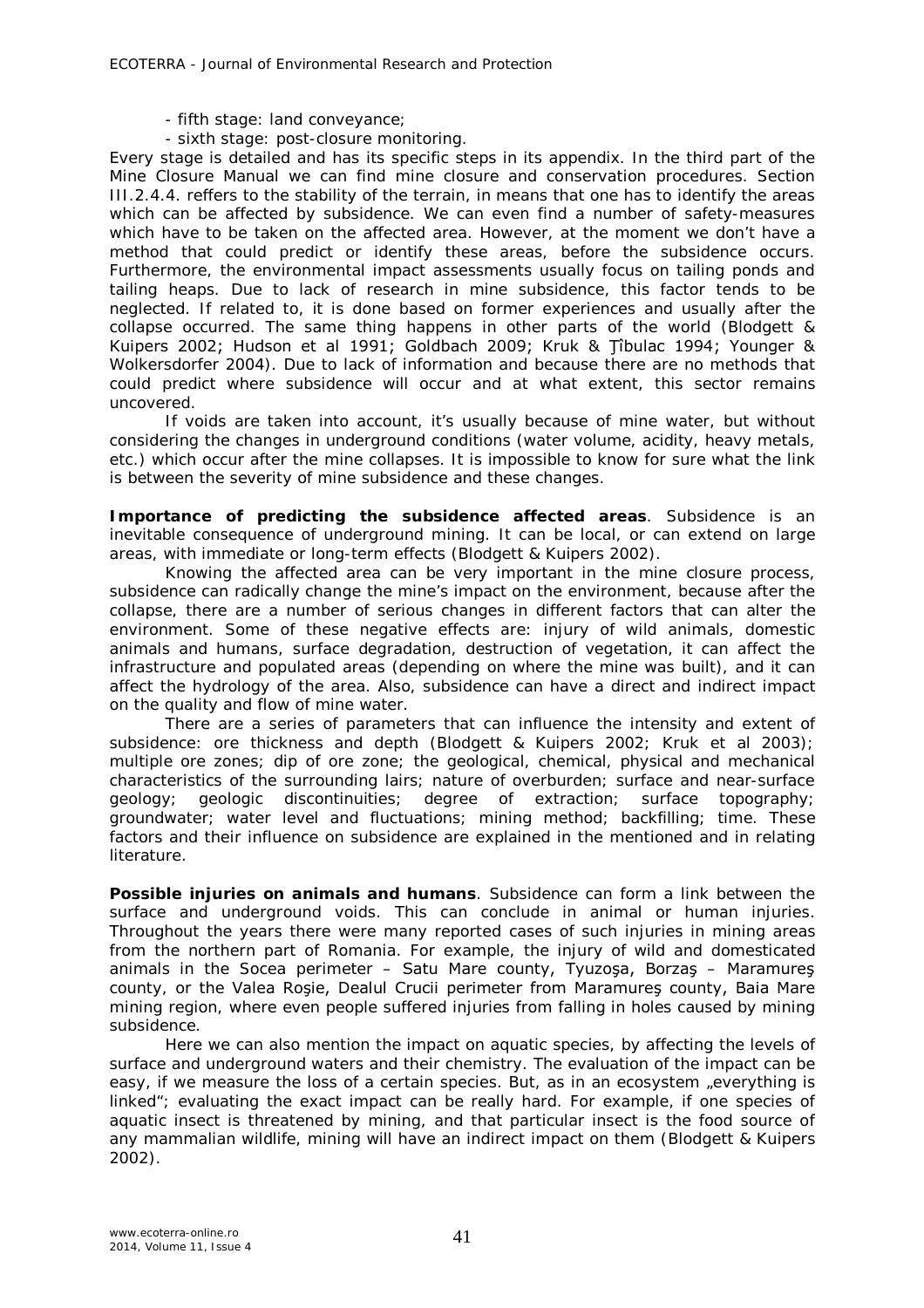In order to prevent similar injuries, according to (Kruk & Tibulac 1994) we have to:

- point out the areas where such phenomenon could or already occurred;
- restrict access on these areas;
- backfilling (if possible);
- prevention of subsidence by designing pillars, or backfilling the void.

These measures can be taken while the mine is operational, or, excepting the pillars, they can be done during the closure or the conservation state. But, initially we need a study that describes the evolution of the subsidence (Labonde 1996).

*The impact on the surface, land use and vegetation.* The fact that subsidence will or will not affect the surface is strongly influenced by the depth of the mine. Mining at any depth can result in subsidence, and the affected surface area is generally larger than the extraction area (Blodgett & Kuipers 2002). The intense ground movements and voids resulted from mine subsidence can affect areas up to tenth of hectares. On these surfaces, beyond affecting the landscape, subsidence can also affect the flora of the area and land-use.

Subsidence can affect agricultural land. In this case the estimation of the impact is easier, measured in partial or total loss of productivity. Additional consideration is required where lands are intended to support threatened or endangered wildlife species or in wilderness areas that are intended to retain certain undisturbed or natural characteristics (Blodgett & Kuipers 2002). In the case of estimating the impact on lands used for public recreation or where the land is covered in wild flora, it is harder to make a precise impact and it becomes subjective.

The impact of subsidence on land-use and vegetation can be direct (cracks, voids, slope modification etc.), or indirect, by modifying the flow and quality of the area's hydrology, etc. If the impacts on the surface are not on an extended area, and land movements are stabilized, as a mitigation variant we can fill up the voids and cracks. Because of the existing volumes, this procedure is rather expensive and rarely applied. Prevention is more advisable in this case too (Labonde 1996).

*Damage of the infrastructure and populated areas.* In most cases, mining sites are established far from habited areas. However, in some cases, because we don't know the extent on which subsidence will affect the surface, it is possible for urban or inhabited areas to be directly affected by subsidence.

When it comes to the direct influence on surface structures, in the majority of the cases we can talk about affecting the annex mine establishments, like roads, gas lines, electrical power lines, electrical substations, or other buildings, like in the case of the Baia Sprie West mine (Galiceanu et al 1984), or even sterile deposits, In such cases, the impact assessment can be done considering material loss and rehabilitation costs. The evaluation becomes more complex, when there are human deaths are involved, or the estimation of social impact, when relocation is necessary. It is difficult to evaluate the loss, due to the subjectivity of the situation, when archaeological sites are involved, or the involved loss belongs to a community or is a part of the country's patrimony.

Usually, exploitations don't go beyond the "safety zone" (where populated areas or annex mine buildings can be harmed). This illustrates the importance of defining the affected area. Because there are some severe consequences, preventive measures should be taken.

*The impact on the area's hydrology.* The biggest impact generated by mine subsidence is on the area's hydrology. Whereas, in previous cases, the impact is felt only on the affected area, when we talk about hydrology, the effects of subsidence can be felt way beyond the affected area. Subsidence can have a direct impact on water quality and flow, and it can also impact aquatic life forms (Blodgett & Kuipers 2002).

Vein deposits are the result of the hydrothermal phase of the eruption, so usually we can find them in mountain areas. In Romania, annual precipitations are around 900- 1200 mm in these areas, and the surface is studded with seasonal and year round streams. As a direct result of subsidence, voids and cracks can appear on the surface.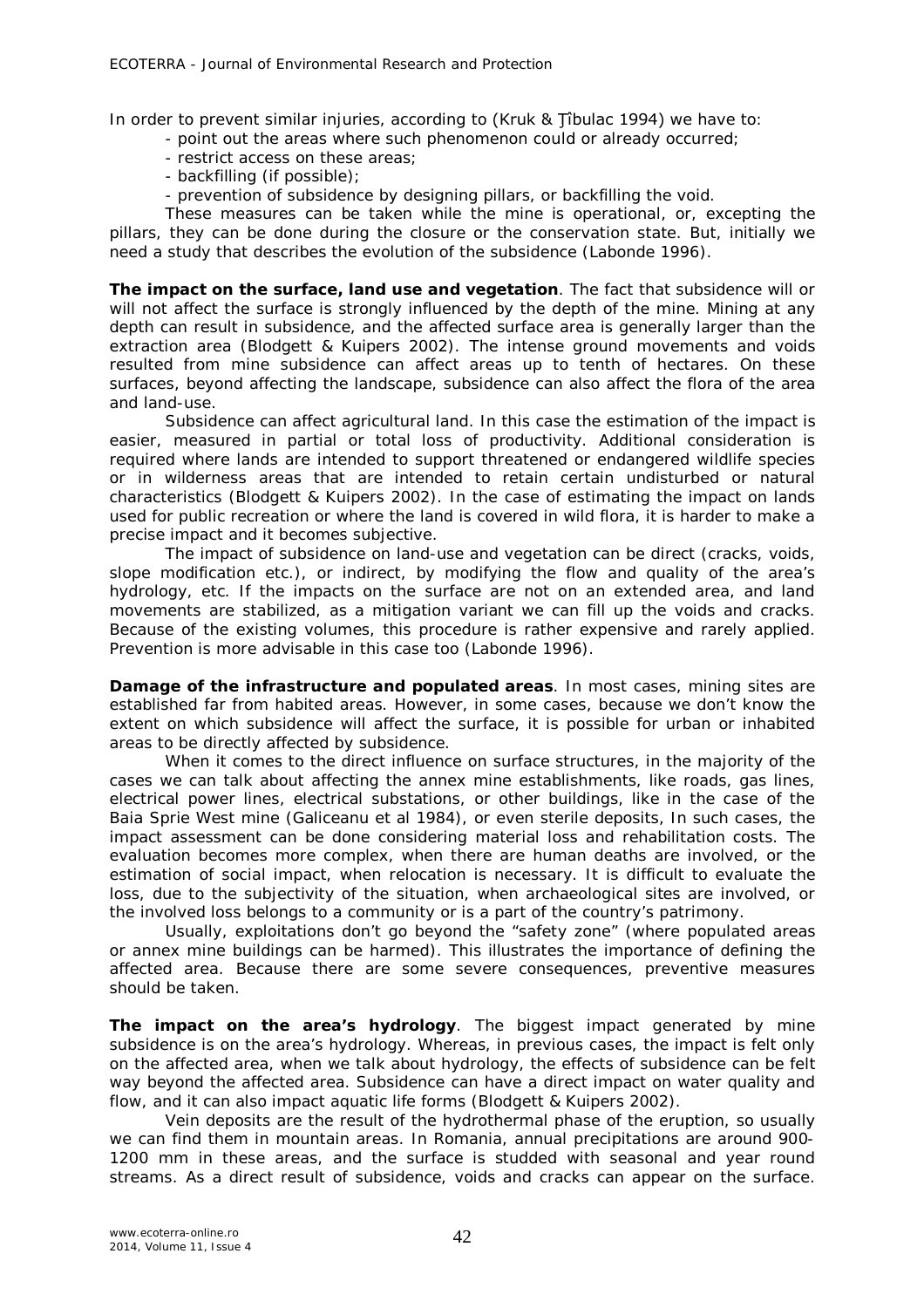The streams and rivers from the affected area, along with meteoric water will flow in these cracks and voids. The meteoric water from above the affected area, when not collected by a different water course, which does not pass through the affected area, will be swallowed by these openings.

Groundwater can be affected by mine subsidence in various ways, including lowering of groundwater levels, changes in flow rates, and impacts to water quality. Lowering of groundwater levels may decrease the groundwater supply and result in the decrease or loss of well water, and decreased surface transmission to springs, seeps and other surface water sources (streams, lakes etc.) as well as decreased evapotranspiration. Alteration of water quality is caused by changes in the chemical reactions and reaction rates with the minerals or surrounding strata (Blodgett & Kuipers 2002).

If subsidence occurs during the active life of the mine or in the conservation period, surplus water will be evacuated along with existing water quantities. This could lead to changes is the capacity of the water pumps. When closing the mine, the calculations regarding mine-water will be done considering the new values. However, when subsidence occurs after the mine was closed, it is much harder to manage these new values in water flow, because dimensioning for evacuation and water treatment plants were already done. In this case there is a possibility that the pumps or treatment plants will not be able to handle the mine water flow rate.

The long-term impact of mine water is analyzed by Younger (2003). The author comes to the conclusion that, mine voids have a bigger role in generating acid mine waters, than tailing heaps and tailing ponds. Pillar failure induced by flooding is also discussed by Goldbach (2009).

**Case study: Baia Sprie East Mine, Baia Mare mining area, Maramureş county**. As a case study it was chosen the Baia Sprie East Mine within the Mining Area Baia Mare. The mine has been chosen because the natural sustaining pillars were modeled on dry mine conditions. A calculus study has already been done for the measure in which subsidence in will affect the surface but this study was done for conditions of dry mine (Kruk & Ţîbulac 1994; Kruk et al 1995; Kruk et al 2003). As consequence of closing the mine, it will be flooded, fact that will lead to the alteration of sustaining rocks so the initial conditions are changed. This study focuses on the mine taking into account the new conditions created.

**Description of the area**. Baia Sprie area is located in north-western part of Romania, at around 15 km distance to Baia Mare, on DN 18 road Baia Mare – Sighetul Marmatiei. Unwritten testimonies regarding the exploit activity in the area are known since the year 1329 (Feştilă et al 1972). The Baia Sprie deposit is a base metals and precious metals vein deposit (Pb, Zn, Cu, Au, Ag). The mine has two perimeters, Baia Sprie West, between pits 1 and 4 and Baia Sprie East, between pits 4 and 6. The mining activity has been ceased in 1999 in the western perimeter, and in 2006 in the eastern perimeter.

Due to the fact that the mine workings in the eastern perimeter are localized underground below the road DN 18 and the Săsar River, a protection pillar has been sized in order to protect the road and the river. The protection pillar was sized for conditions of "dry mine" and by this we understand the stop of the infiltrations from the surface and the evacuation of the technological water and possible volumes resulted from underground sources (Kruk et al 1995). After the interruption of the activity in the eastern perimeter no more closing works were done in order to collect the surface waters and the evacuation of the mine water from the underground ceased, so today the lower levels are flooded (level XV and level XIV). Due to the change of the underground conditions, the mine is becoming humid, so it became opportune to verify the influence of the exploit on the surface because it would be possible that the protection pillars sized for dried conditions are not efficient, fact that could alter the surface, the national road and the river.

Around the area of caving in it is formed the area of intense movements, that manifests by the leaking and fracture of the rock. The cracks so formed vary from millimeters to tens of centimeters (there are more intense as we go closer to the void).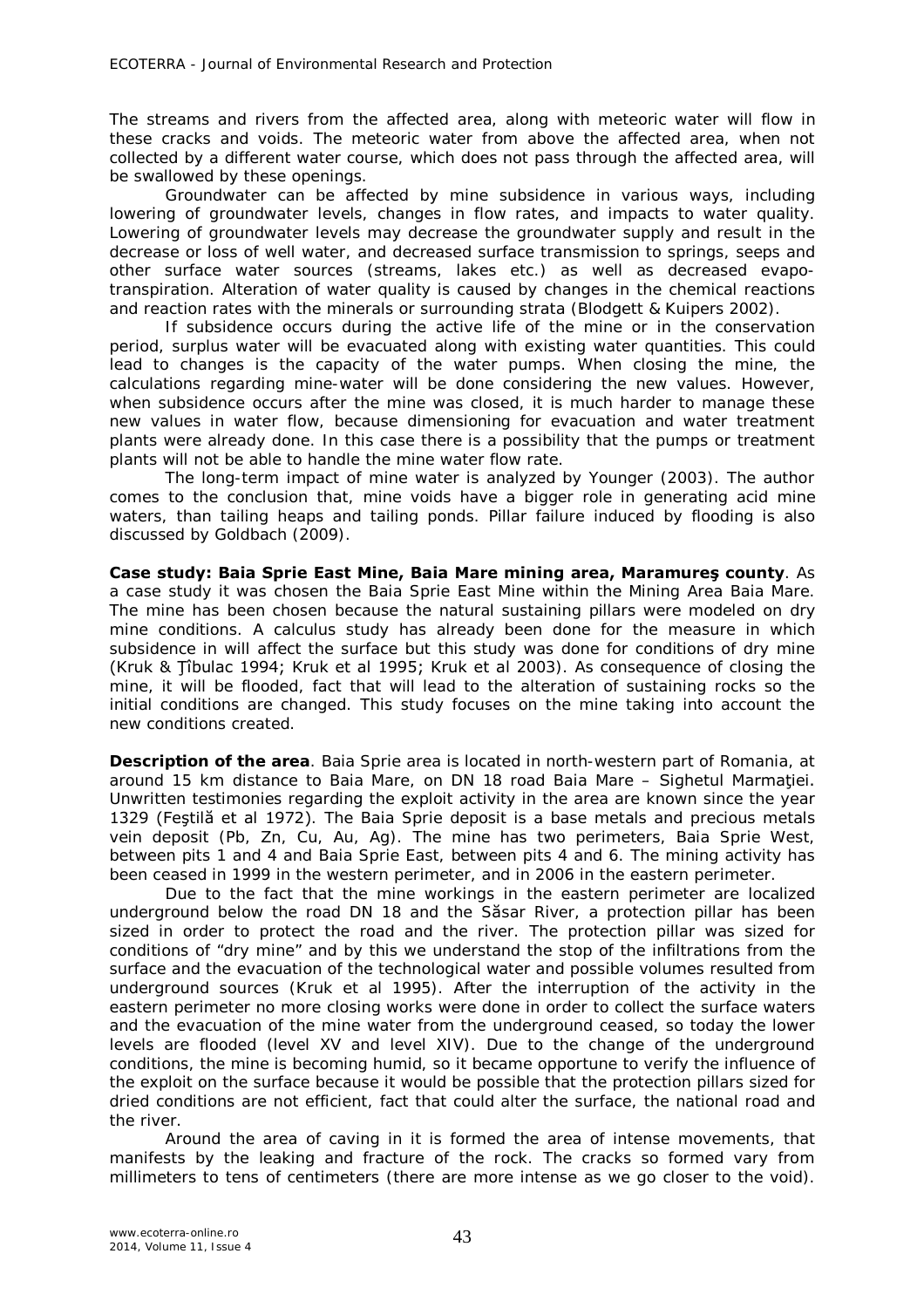The delimitation of the area of intense movements is possible after the delimitation of the area of caving in, the extension of the area of movements depending on the size of the caving in area.

**Possible consequences**. In the case of intense movements, one can not predict exactly the extent in which the surface will degrade. The area of intense movements may be manifested by unevenness, compaction or cracks by size of millimeters up to tens of centimeters. The only way to prognostic where the effects will be more intense is to follow which are the sections where the area of caving in reaches the closest to the surface. The unevenness and cracks will be more intense as close to the area of caving in we are. But also in this zone, exceptions may appear, due to the number of factors that may influence mine subsidence. For this reason, the maximum possible consequences are taken into account.

Concerning the time period in which the consequences will be sensed, there is a big incertitude because it is not known exactly which are the conditions of alteration and the speed of alteration of the rocks in those conditions. To this factor it is added the fact that we can not predict exactly the speed of propagation of the caving in towards the surface. If the present conditions do not change, the effects of subsidence may appear in 2-5 years and may last up to 10 years until their attenuation. Practically we know that the effects of subsidence will be resented cyclically at the surface until the wholes will enter in an equilibrium state. That is why it is proposed a continuous monitoring and remedy of the elements that may be affected.

The area affected by the intense movements is located in a mountain area with intense road circulation, close enough to the town Baia Sprie, so the presence of the fauna is reduced enough, mostly concerning mammals. So the influence of intense movements on the fauna will be much reduced. On the other side, the influence on the flora will be stronger. The most affected will be probably the trees, their stability being reduced due to the cracks formed in the area of intense movements, the result being their fall because of their own weight or because of the winds which are strong and frequent in this area.

The direct impact over the other plants will be smaller, still being the greater risk of the indirect impact, because the cracks reduce the capacity of the soil to retain water and decrease the level of the groundwater. So, all the plants in the area could be affected. Among the indirect effects we may also remember the mine waters. Due to caving in the infiltrations will increase so the flow rate of mine waters will increase. The caving in has also as affect the increase of oxygen inlet, fact that will lead to the intensification of oxidation processes in the mine. This leads to the increase of the acidity of the water, which may have negative effects on the flora in the area and downstream.

The area of the surface possibly affected by the intense movements is crossed by the DN 18 road, which is intensively circulated, being the main link between Baia Mare and the historical Maramureş. The road (Figure 1) is possible to be affected in two places: before the cross roads to Şuior (approximately nearby the pit 5), on a length of around 200 m and in the area of the first curve after the crossroads, on a length of around 600 m. The effect of the influence of intense movements will be materialized by the apparition of some unevenness and cracks in the road side having the amplitude of centimeters up to tens of centimeters. Although these effects represent serious risks, they may be only temporarily remedied. The measures will be cyclical until the extinguishment of the movements, and then the final remedy may be started. In the area of the first curve, beside the deterioration of the road side, there is the risk that the support walls are affected or even destroyed. The destruction of the walls leads to the cleavage of a part of the road side. From the point of view of measures, it is acted as in the previous case.

Being no danger that the area of caving reaches the surface, maybe it will not be necessary to close the road, only restrictions regarding the circulation, but it is imposed to monitor the area of intense movements by topographic measures until the extinguishment of the movements. As alternative road it is proposed the county road DJ 184, Baia Sprie – Cavnic – Budeşti. On June 29, 2011 a water pipe of almost 100 years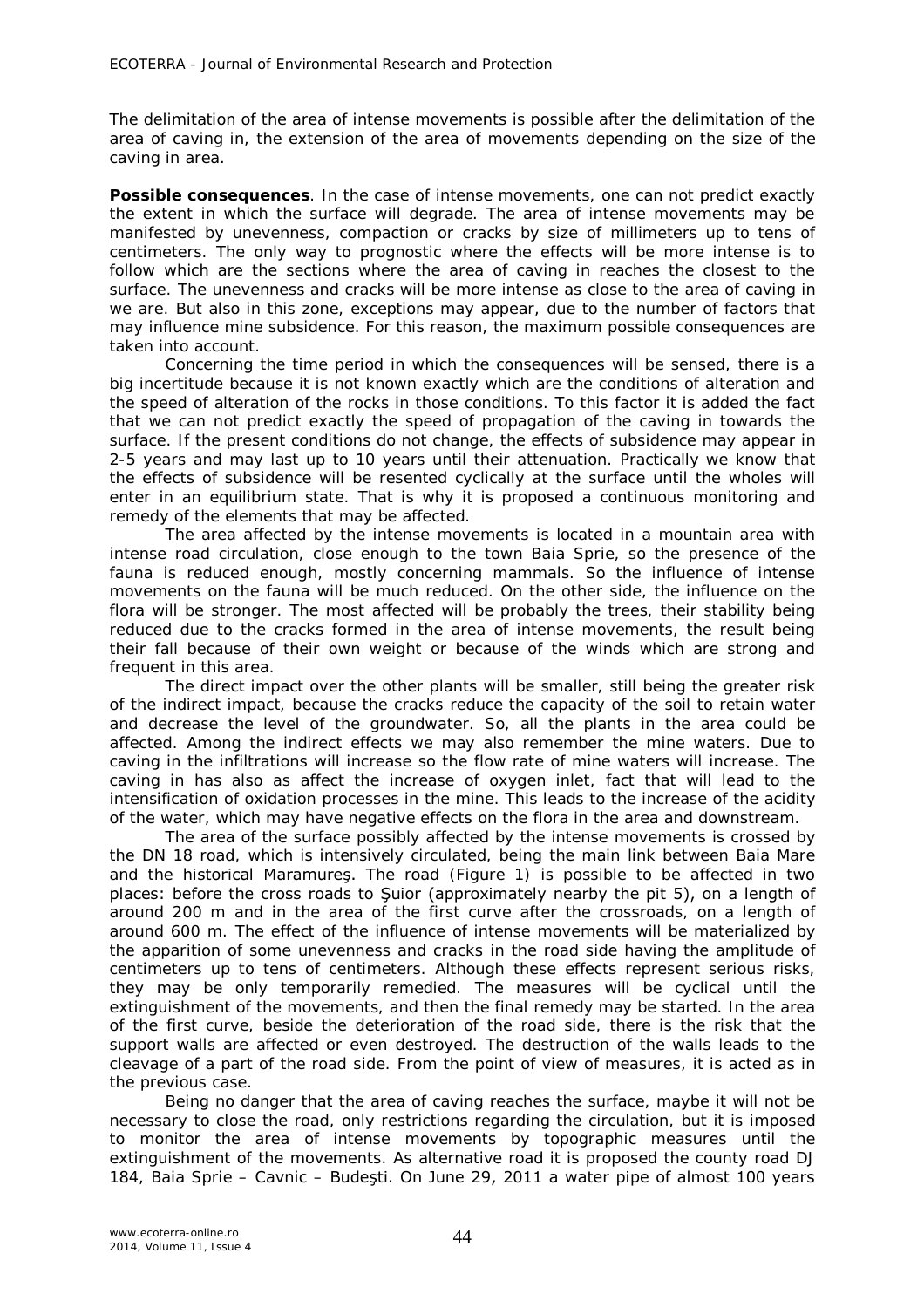old brooked. The pipe under crossed road DN 18 within the affected area. Water washed the foundation of the road that led to the collapse of the sustaining walls. It was necessary to stop circulation on the affected segment until the remediation of the situation and the above-mentioned alternative route was used. In the case the caving affect the respective pipe under the segment of road, a similar scenario may be expected. The water pipe supplies water to around 5000 inhabitants in the town of Baia Sprie.



Figure 1. Location of the mining subsidence affected area.

Parallel to DN 18, between Săsar river and the road there is a high voltage line (110 kW), which supplies the historical Maramures. The pillars belong to a "loop" of high voltage lines that begins in Baia Mare and crosses all Maramureş (Figure 2). In the case a serious damage occurs to a pillar, the consequences would be the followings: the town Baia Sprie there would be a power shortage for approx. 10 minutes, the other part of the "loop" would become very charged because it should overtake all the supply of current in the county.

In the moment of ceasing the mining activity in the mine Baia Sprie East, level XII was avtive. Up to this level there was no intercepted groundwater. At level XV there is a major fracture that links to the old mine (Baia Sprie West) where the mine workings intercepted groundwater. In order to maintain the mine in dry status, the water infiltrated in the eastern perimeter before ceasing the mining activity was pumped out at around 1200 m<sup>3</sup> water/day, meaning 13.9 I/s. Due the interruption of the evacuation the level of the water started to increase, in present being between levels XIV and XIII, representing a sure source that has to be taken in calculus when elaborating the documentations for closure.

After the intense movements will reach the surface, meteoric waters that reach the underground would have to be taken in calculus. Generally, the area of intense movements acts as a draining system that may significantly reduce the volume of groundwater that it crosses. In our case, in the analyzed area was not noticed the presence of groundwater. So the system of cracks will affect only the quantity of water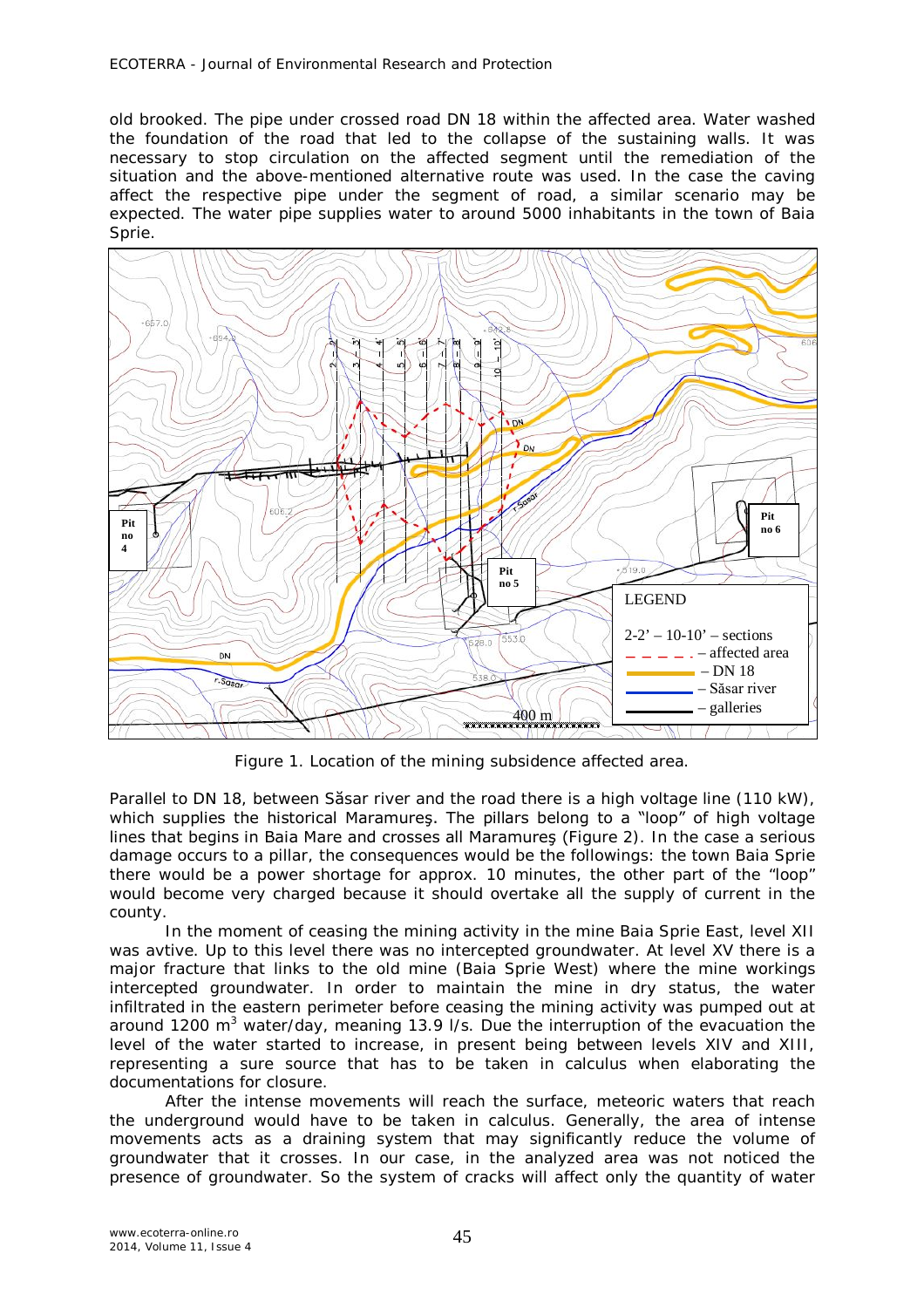stored in the soil and will drain the water resulting from precipitations in the underground wholes.



Figure 2. Schematic representation of the main power lines in the North-Eastern region of Maramures county

The surface directly affected by the intense movements is around 20 hectares, the surface on which the waters will be drained being of around 50 ha, taking into account the upstream surfaces, where from the waters resulting from precipitations are collected by two seasonal rivers crossed by the area of intense movements. It is possible that the area of intense movements include the Săsar River on a length of around 200 m (Figure 1), segment where the average width of the water mirror is of around 1.50 m.

Besides the consistent increase of the flow rate from the underground, the infiltration waters will also lead to the change of the chemistry of the underground water. No study is being done regarding the solubility of the minerals in the Baia Sprie East deposit, with the existence of factors that facilitate the process (bacteria, oxygen inlet, increase of the contact surface, relatively high temperature, etc.) so we do not know how the chemistry of the water will evolve after the area of intense movements will reach the surface.

An analysis on the waters coming from the major fracture at level XV with the collection point at the Pumping Station (Analysis Bulletin no.  $71/1510 \div 18.10.2007 - S.C.$ I.C.P.M. SA Laboratory, Baia Mare), indicates a reduced acidity (Table 1). That peculiarity is due to the flow on the same routes since many years, the presence of oxygen and the contact surface being relatively reduced. In order to have an idea on the evolution of the water chemistry there were taken the results of the analysis from Baia Sprie West (Table 1), where the minerals are similar to that from Baia Sprie East and the effect of subsidence reached the surface since the year 1984 (Galiceanu et al 1984). Comparing with the water coming from Baia Sprie East, the water from Baia Sprie West has a lower pH and a higher content of metallic ions.

If we take into account that compared to the situation in the eastern area where we have fresh contact surfaces, the mine water analyzed already has well fixed ways, washed for years and years (even the infiltration waters wash the rock since around 25 years), in the eastern area we can expect to more acid waters ( $pH < 3$ ), with higher contents of metal ions, especially during the first years after the apparition of movements at surface.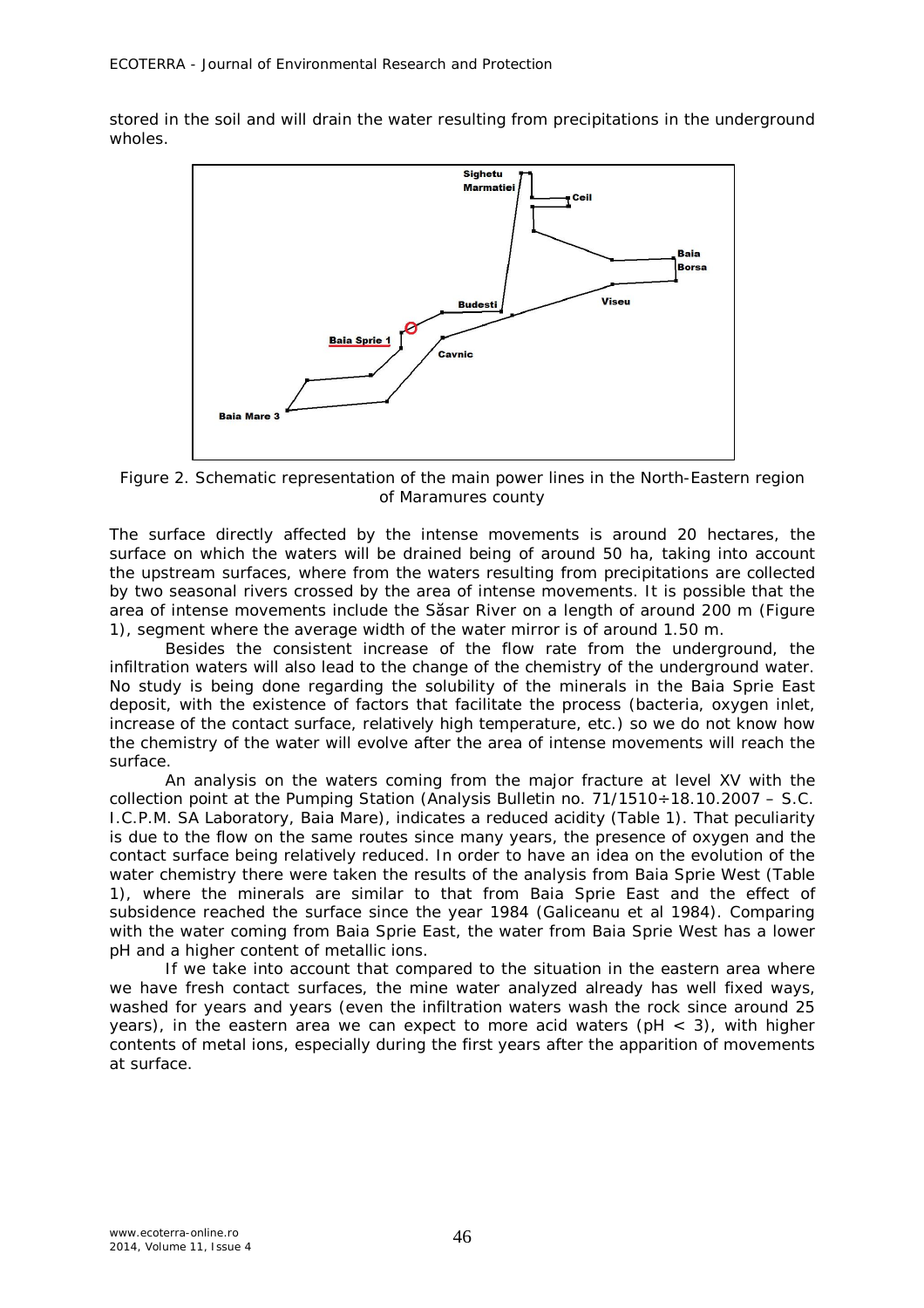| Νo            | Parameter                  | Measurement unit   | Level XV,       | Level IV,       |
|---------------|----------------------------|--------------------|-----------------|-----------------|
|               |                            |                    | Baia Sprie East | Baia Sprie West |
|               | рH                         |                    | 6.37            | 4.00            |
| $\mathcal{P}$ | Residuum filtered at 105°C | mg/dm <sup>3</sup> | 11,600.00       | 6,500.00        |
| 3             | <b>Sulfates</b>            | mg/dm <sup>3</sup> | 6,661.36        | 3,086.25        |
|               | Copper                     | mg/dm <sup>3</sup> | < 0.05          | 0.5             |
| 5             | Lead                       | mg/dm <sup>3</sup> | < 0.10          | 1.80            |
| 6             | Zinc                       | mg/dm <sup>3</sup> | 1.70            | 2.48            |
|               | Manganese                  | mg/dm <sup>3</sup> | 35.00           | 172.00          |
| 8             | Total ionic iron           | mg/dm <sup>3</sup> | 20.00           | 100.00          |
| 9             | Magnesium                  | mq/dm <sup>3</sup> | 268.75          | 225.00          |

Mine water analysis from Baia Sprie

**Conclusions**. Baia Sprie East mine is a very good example that illustrates the need to know in detail the phenomenon of subsidence. Knowing the surface that will be affected by caving in, we may significantly contribute to the estimation of the impact of a closed mine. Because of mine subsidence, the water flow calculated when the mine was closed will increase because of the infiltrations. Changes will also occur in the chemical properties of the water.

Without technical solutions that would solve the management of mine waters in the Baia Sprie East area, it is proposed to abandon the alternatives of flooding the mine. If the mine would be flooded, the movement of the rocks would still take place (the flooding being done on long term), after which it would be possible the apparition of some uncontrolled leakages of mine water that could pollute significant surfaces. These leakages could be continuous or in the happiest case cyclical, because the infiltration waters would contribute to the maintenance of a constant level of waters. In the same time there is the risk of groundwater pollution whose flow rate and positioning are not known. By flooding the mine, the superior level of the water will be positioned much above the opened levels (due to infiltrations), creating a considerable pressure.

We may notice that in some cases the caving in may lead to drastic change of the initial parameters of the mine, as mine waters, and they create new risks that have to be taken into account. By further study of these phenomena we could estimate the impact of underground mines with a higher accuracy, so we could elaborate strategies for reducing or even preventing the effects.

## **References**

- Blodgett S., Kuipers J. R., 2002 Technical report on underground hard-rock mining: subsidence and hydrologic environmental impacts. Center for Science in Public Participation, Bozeman, U.S.A., 50 pp.
- Feştilă A., Pintilie I., Cadariu I., Sabău I., Achim V., 1972 The history of Baia Mare. Vol. I., Ed. Întreprinderea Poligrafică Maramureş, Baia Mare, 567 pp. [in Romanian].
- Fodor D., 2005 Pages of Romanian mining history. Ed. Infomin Deva, 456 pp. [in Romanian].
- Galiceanu A., Frățilă N., Fotă D., Cărtuță G., Glodeanu E., 1984 Research for determining the cause that led to the deformation of the surface in the water basins area at the Baia Sprie Mine, and determinations for preventive measures. Research Institute of Technological Engineering for Lignite, Craiova, 55 pp. [in Romanian].
- Goldbach O. D, 2009 Seismic risk posed by mine flooding. The Southern African Institute of Mining and Metallurgy, Council for Scientific and Industrial Research, Hard Rock Safe Safety Conference 2009:149-174.
- Hudson T. L., Fox F. D., Plumlee G. S., 1991 Metal mining and the environment. American Geological Institute, Alexandria, Virginia, 68 pp.